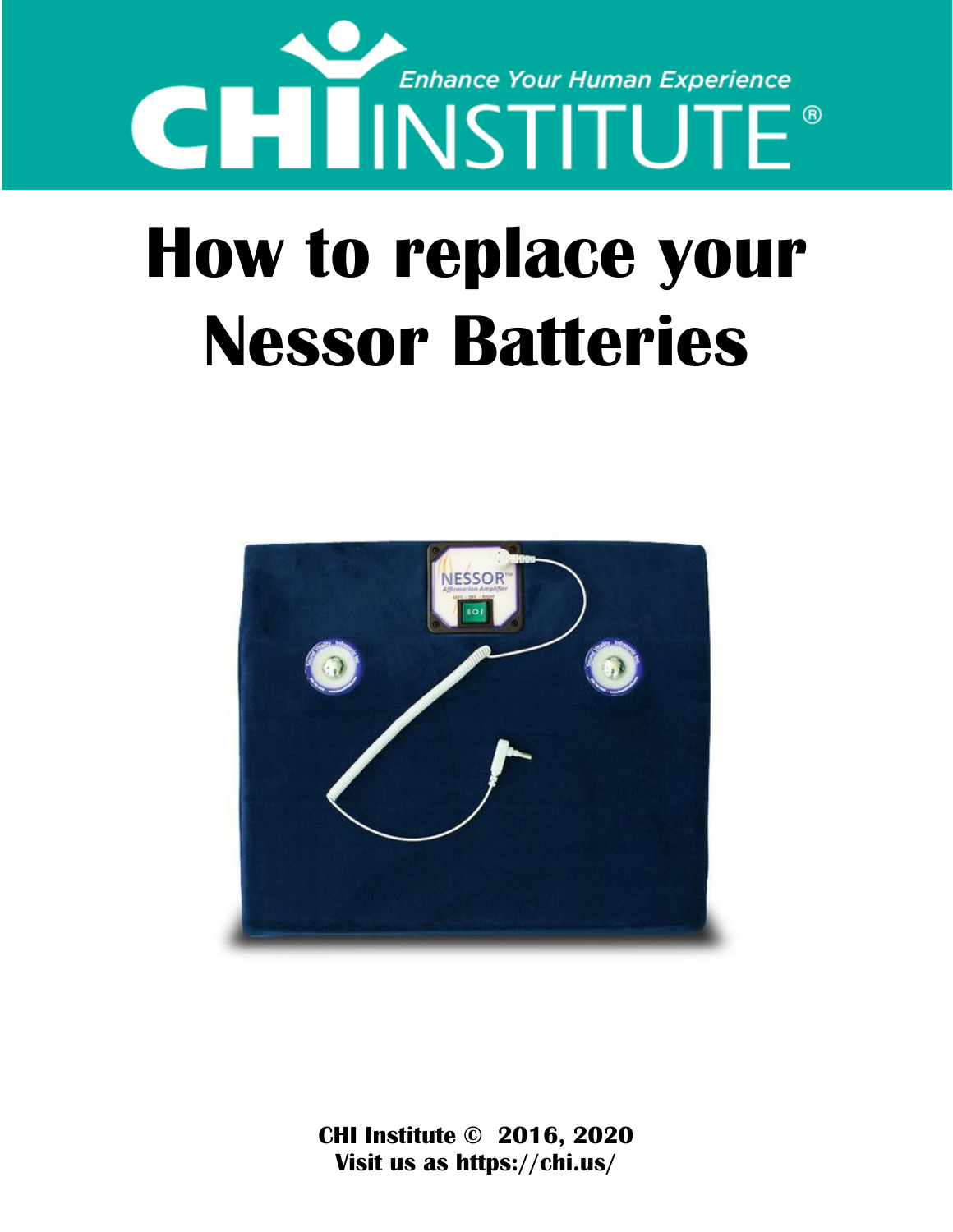

## **Step 1: Using a cruciform screwdriver remove the 4 screws from the small square box at the top of the Nessor.**



**Step 2: Carefully lift the top of the small square box and place it gently over the Nessor. Be careful not to pull or disconnect the wires.**



**Step 3: The batteries are in the rectangular black box. Slide the lid out and remove the 2 triple A batteries.**



**CHI Institute © 2016, 2020 Visit us as https://chi.us/**